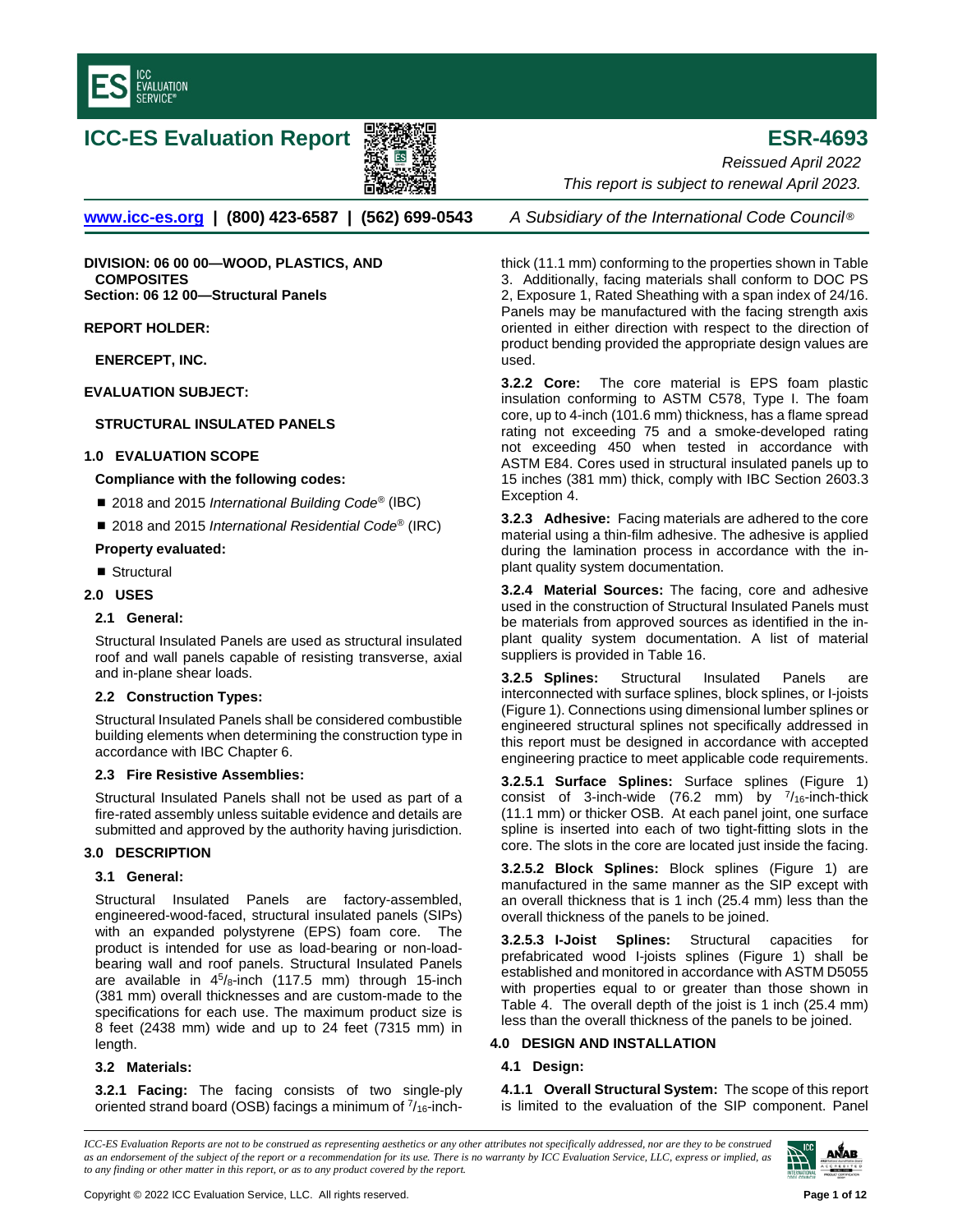connections and other details related to incorporation of the product into the overall structural system of a building are beyond the scope of this report.

**4.1.2 Design Approval:** Where required by the authority having jurisdiction, structures using Structural Insulated Panels shall be designed by a registered design professional. Construction documents, including engineering calculations and drawings providing floor plans, window details, door details and connector details, shall be submitted to the code official when application is made for a permit. The individual preparing such documents shall possess the necessary qualifications as required by the applicable code and the professional registration laws of the state where the construction is undertaken. Approved construction documents shall be available at all times on the jobsite during installation.

**4.1.3 Design Loads:** Design loads to be resisted by the product shall be as required under the applicable code. Loads on the panels shall not exceed the loads noted in this report. Where loading conditions result in superimposed stresses, the sum of the ratio of actual loads over allowable loads shall not exceed one. Calculations demonstrating that the loads applied are less than the allowable loads described in this report shall be submitted to the code official for approval.

**4.1.4 Allowable Loads:** Allowable axial, transverse and in-plane shear loads may be calculated using the panel properties provided in Tables 1, 2 and 4 or selected from Tables 5 through 15. For loading conditions not specifically addressed herein, structural members designed in accordance with accepted engineering practice shall be provided to meet applicable code requirements.

**4.1.5 Concentrated Loads:** Axial loads shall be applied to the product through continuous members such as structural insulated roof or floor panels or repetitive members such as joists, trusses or rafters spaced at regular intervals of 24 inches (610 mm) on center or less. Such members shall be fastened to a rim board or similar member to distribute the load to the product. For other loading conditions, reinforcement shall be provided. This reinforcement shall be designed in accordance with accepted engineering practice.

**4.1.6 Eccentric and Side Loads:** Axial loads shall be applied concentrically to the top of the product. Loads shall not be applied eccentrically or through framing attached to one side of the panel (such as balloon framing) except where additional engineering documentation is provided.

**4.1.7 Openings:** Openings in panels are permitted when the header depth is at least 12 inches (305 mm), and the interior of the opening is reinforced with minimum 0.42 SG lumber graded #2 around the perimeter, secured in place with not less than 0.131-inch x  $2^{1}/2$ -inch (2.9 mm x 63.5 mm) nails, spaced 6 inches (152 mm) on center. The panels are not used to resist in-plane shear loads. SIP splines are not permitted within 6 inches of the end of the header and are not permitted within the header. Allowable loads for maximum header spans of 36 inches may be selected from Tables 10 and 12. Allowable loads for maximum header spans of 72 inches (1829 mm) may be selected from Tables 11 and 13. Openings in panels beyond the scope of this report shall be reinforced with wood or steel designed in accordance with accepted engineering practice to resist all loads applied to the opening as required by the adopted code. Details for door and window openings shall be provided to clarify the manner of supporting axial, transverse and/or in-plane shear loads at openings. Such

**4.1.8 In-Plane Shear Design:** Shear walls utilizing block or surface splines shall be sized to resist all code required wind and seismic loads without exceeding the allowable loads provided herein. Shear wall chords, hold-downs and connections to transfer shear forces between the wall and surrounding structure shall be designed in accordance with accepted engineering practice. Allowable strengths for SIP shear walls with structural splines along each panel edge shall be designed in accordance with accepted engineering practice and are subject to the limitations for wood sheathed shear walls.

**4.1.9 Seismic Design Categories A, B, and C:** Use of the shear wall configurations in Table 14 is limited to structures in Seismic Design Categories A, B and C. Where SIPs are used to resist seismic forces the following factors shall be used for design: Response Modification Coefficient, *R* = 2.0; System Overstrength Factor, *Ω<sup>0</sup>* = 2.5; Deflection Amplification Factor,  $C_d = 2.0$ . The maximum panel heightto-width ratio shall be 2:1.

**4.1.10 Horizontal Diaphragms:** Horizontal diaphragms shall be sized to resist all code required wind and seismic loads without exceeding the allowable loads provided herein. Diaphragm chords and connections to transfer shear forces between the diaphragm and surrounding structure shall be designed in accordance with accepted engineering practice. The maximum diaphragm length-to-width ratio shall not exceed 3:1.

**4.1.11 Combined Loads:** Panels subjected to any combination of transverse, axial or in-plane shear loads shall be analyzed utilizing a straight-line interaction.

**4.1.12 Panel Reinforcements:** Allowable transverse loads for panels reinforced with I-joists meeting the minimum properties shown in Table 4 are presented in Table 8. Panels reinforced with I-joists have not been evaluated for use in wall applications. Panels reinforced with I-joist splines may be designed in accordance with accepted engineering practice.

#### **4.2 Installation:**

**4.2.1 General:** Structural Insulated Panels shall be fabricated, identified and erected in accordance with this report, the approved construction documents and the applicable codes. In the event of a conflict between the manufacturer's published installation instructions and this report, this report shall govern. Approved construction documents shall be available at all times on the jobsite during installation.

**4.2.2 Splines:** Structural Insulated Panels are interconnected at the panel edges through the use of a spline. The spline type may be of any configuration listed in Section 3.2.5 as required by the specific design. The spline shall be secured in place with not less than 0.131-inch x  $2^{1}/2$ -inch (2.9 mm x 63.5 mm) nails, spaced 6 inches on center on both sides of the panel, or an approved equivalent fastener. All joints shall be sealed in accordance with the SIP manufacturer's installation instructions. Alternate spline connections may be required for panels subjected to inplane shear forces. Such panels shall be interconnected exactly as required in Tables 14 and 15 or as directed by the designer.

**4.2.3 Plates:** The top and bottom plates of the panels shall be dimensional or engineered lumber sized to match the core thickness of the panel. The plates shall be secured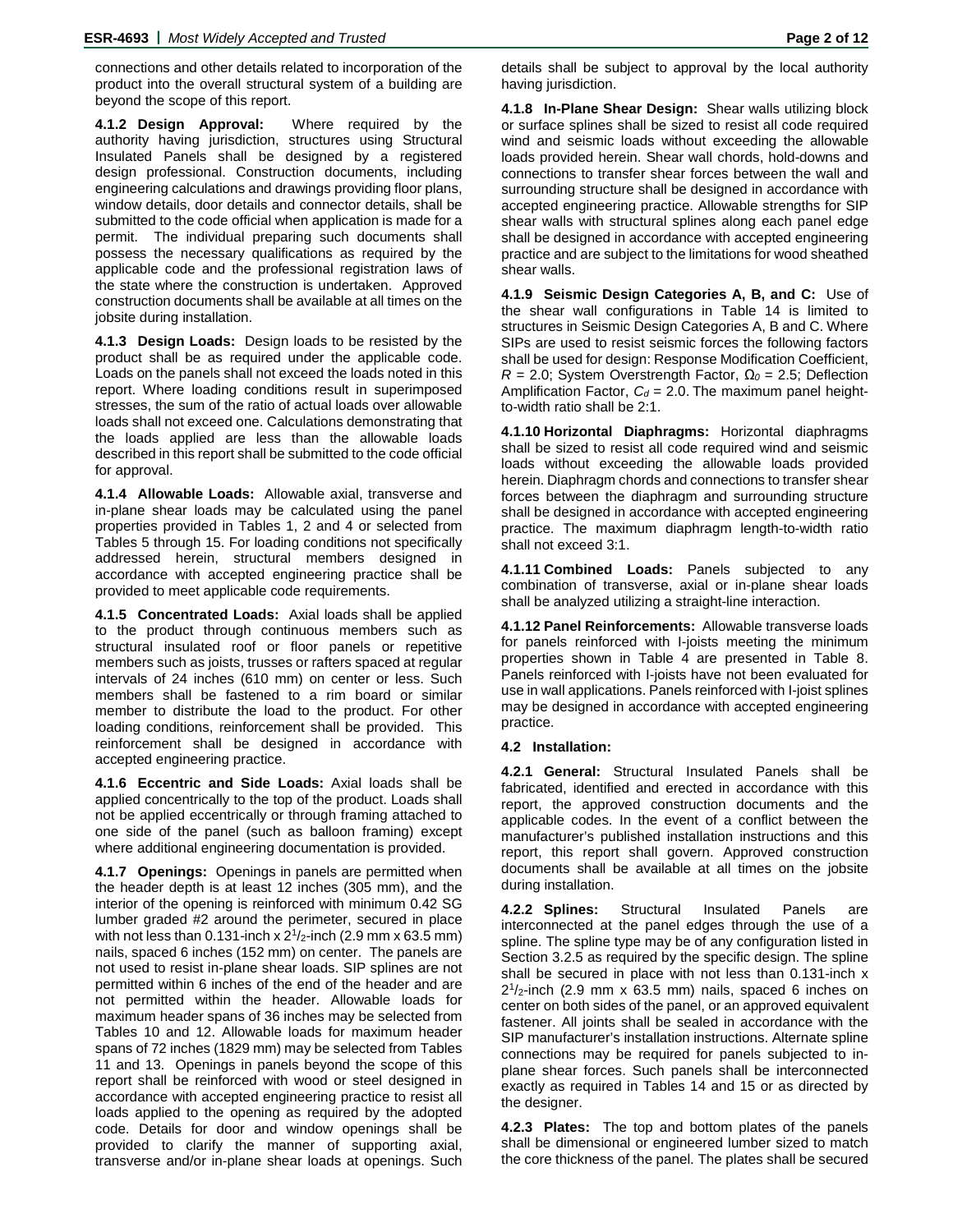using not less than 0.131-inch  $x$  2<sup>1</sup>/<sub>2</sub>-inch (2.9 mm  $x$ 63.5 mm) nails, spaced 6 inches on center on both sides of the panel, or an approved equivalent fastener. A second top plate of  $1\frac{1}{8}$ -inch (29 mm) minimum thickness dimensional or engineered lumber with a specific gravity of 0.42 that is cut to the full thickness of the panel shall be secured to the first top plate using  $0.131$ -inch x 3-inch  $(2.9 \text{ mm} \times 76 \text{ mm})$ nails or an approved equivalent fastener.

**4.2.4 Cutting and Notching:** No field cutting or routing of the panels shall be permitted except as shown on approved construction documents.

**4.2.5 Protection from Decay:** SIPs that rest on exterior foundation walls shall not be located within 8 inches of exposed earth. SIPs supported by concrete or masonry that is in direct contact with earth shall be protected from the concrete or masonry by a moisture barrier.

**4.2.6 Protection from Termites:** In areas subject to damage from termites, SIPs shall be protected from termites using an approved method. Panels shall not be installed below grade or in contact with earth.

**4.2.7 Heat-Producing Fixtures:** Heat-producing fixtures shall not be installed in the panels unless protected by a method approved by the code official or documented in test reports. This limitation shall not be interpreted to prohibit heat-producing elements with suitable protection.

**4.2.8 Plumbing Installation Restrictions:** Plumbing and waste lines may extend at right angles through the wall panels but are not permitted vertically within the core. Lines shall not interrupt splines or panel plates unless approved by a registered design professional.

#### **4.2.9 Voids and Holes:**

**4.2.9.1 Voids in Core:** In lieu of openings designed in accordance with Section 4.1.7, the following voids are permitted. Voids may be provided in the panel core during fabrication at predetermined locations only. Voids parallel to the panel span shall be limited to a single 1-inch-maximumdiameter (25.4 mm) hole. Such voids shall be spaced a minimum of 4 feet (1219 mm) on center measured perpendicular to the panel span. Two  $1/2$ -inch-diameter (12.7 mm) holes may be substituted for the single 1-inch hole provided they are maintained parallel and within 2 inches of each other. Voids perpendicular to the panel span shall be limited to a single 1-inch-maximum-diameter (25.4 mm) hole placed not closer than 16 inches (406 mm) from the support. Additional voids in the same direction shall be spaced not less than 28 inches (711 mm) on center.

**4.2.9.2 Holes in Panels:** Holes may be placed in panels during fabrication at predetermined locations only. Holes shall be limited to 4 inches by 4 inches (102 mm by 102 mm) square. The minimum distance between holes shall not be less than 4 feet (1219 mm) on center measured perpendicular to the panel span and 24 inches (610 mm) on center measured parallel to the panel span. Not more than three holes shall be permitted in a single line parallel to the panel span. The holes may intersect voids permitted elsewhere in this report.

#### **4.2.10 Panel Cladding:**

**4.2.10.1 Roof Covering:** The roof covering, underlayment and flashing shall comply with the applicable codes. All roofing materials must be installed in accordance with the

manufacturer's installation instructions. The use of roof coverings requiring the application of heat during installation shall be reviewed and approved by a registered design professional.

**4.2.10.2 Exterior Wall Covering:** Panels shall be covered on the exterior by a water-resistive barrier as required by the applicable code. The water-resistive barrier shall be attached with flashing in such a manner as to provide a continuous water-resistive barrier behind the exterior wall veneer. The exterior facing of the SIP wall shall be covered with weather protection as required by the adopted building code or other approved materials.

**4.2.11 Interior Finish:** The SIP foam plastic core shall be separated from the interior of the building by an approved thermal barrier of ½-inch (12.7 mm) gypsum wallboard or equivalent thermal barrier where required by IBC Section 2603.4.

#### **5.0 CONDITIONS OF USE**

The Structural Insulated Panels described in this report comply with, or are a suitable alternative to what is specified in, those codes listed in Section 1.0 of this report, subject to the following conditions:

- **5.1** Installation complies with this report and the approved construction documents.
- **5.2** This report applies only to the panel thicknesses specifically listed herein.
- **5.3** In-use panel heights/spans shall not exceed the values listed herein. Extrapolation beyond the values listed herein is not permitted.
- **5.4** The panels are manufactured at the production facility listed in Section 7.2 of this evaluation report.

## **6.0 EVIDENCE SUBMITTED**

- **6.1** Reports of axial load, transverse load, and in-plane racking shear tests of panels, conducted in accordance with the general guidelines of ASTM E72.
- **6.2** Reports of diaphragm tests of panels, conducted in accordance with ASTM E455.

#### **7.0 IDENTIFICATION**

- **7.1** Structural Insulation Panels are identified with the following information:
- **7.1.1** The ICC-ES Evaluation Report number (ESR-4693).
- **7.1.2** Project or batch number
- **7.2** The report holder's contact information is the following:

**ENERCEPT, INC. 3100 9th AVE SE WATERTOWN, SOUTH DAKOTA 57201 (605) 882-2222**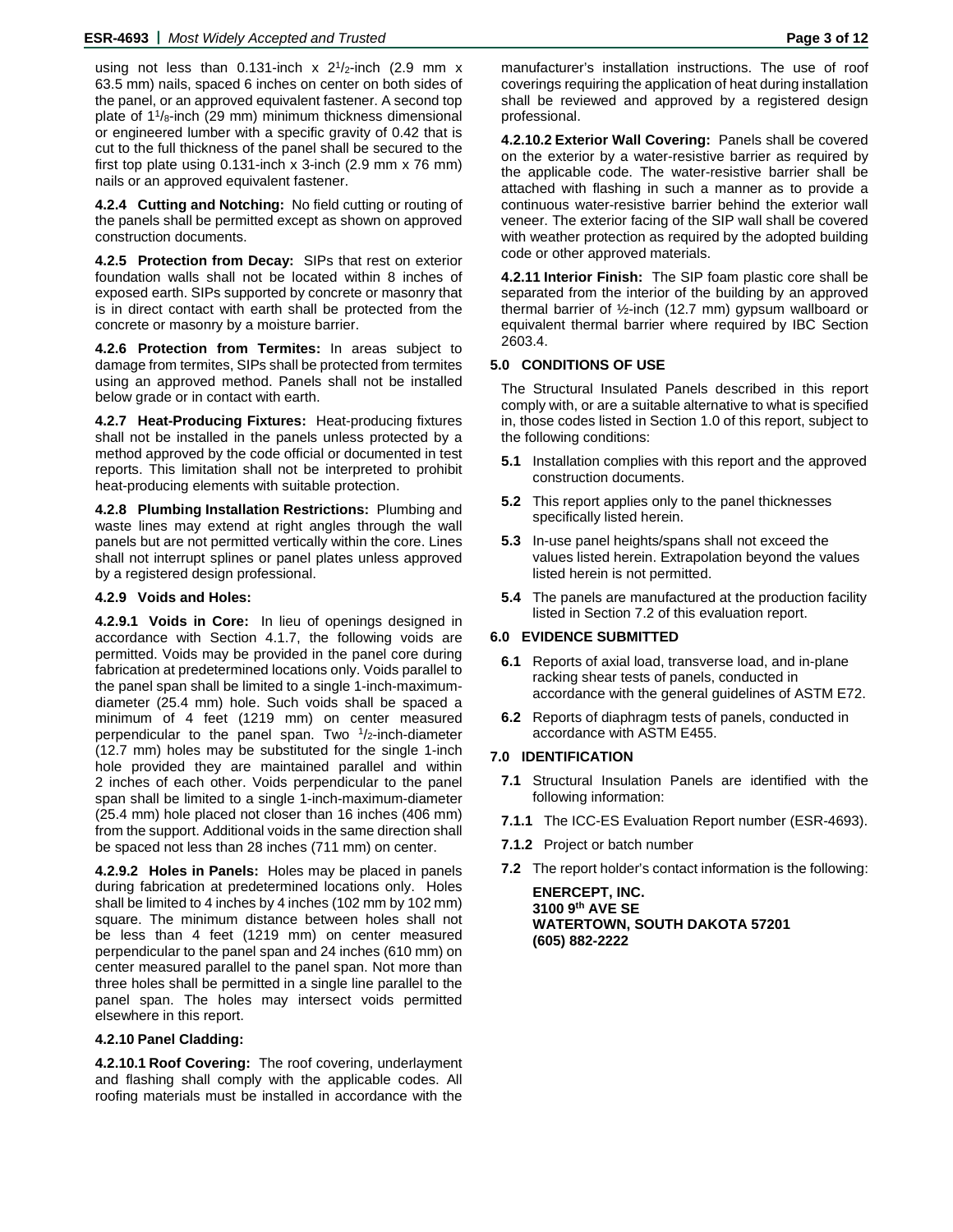# **TABLE 1—BASIC PROPERTIES1**

| <b>Property</b>                                 | <b>Weak-Axis Bending</b> | <b>Strong-Axis Bending</b> |
|-------------------------------------------------|--------------------------|----------------------------|
| Allowable Tensile Stress, $F_t$ (psi)           | 245                      | 495                        |
| Allowable Compressive Stress, $F_c$ (psi)       | 340                      | 580                        |
| Elastic Modulus (Bending), E <sub>b</sub> (psi) | 738900                   | 658800                     |
| Shear Modulus, G (psi)                          | 270                      | 405                        |
| Allowable Core Shear Stress, $F_v$ (psi)        | 4.5                      | 5.0                        |
| Core Compressive Modulus, $E_c$ (psi)           | 360                      | 360                        |
| Reference Depth, h <sub>o</sub> (in.)           | 4.625                    | 4.625                      |
| Shear Depth Factor Exponent, m                  | 0.84                     | 0.86                       |
| Face Peeling Factor, C <sub>p</sub>             | 0.4                      | 0.4                        |

For **SI:** 1 inch = 25.4 mm; 1 psi = 6894.8 Pa.<br><sup>1</sup> All properties are based on a minimum panel width of 24-in.

| Panel<br>Thickness, h<br>(in.) | Core<br>Thickness, c<br>(in.) | Dead<br>Weight, $w_d$<br>(psf) | Facing<br>Area, $A_f$<br>$(in.^2fft)$ | Shear<br>Area, A <sub>v</sub><br>$(in.^2/ft)$ | <b>Moment of</b><br>Inertia, I<br>(in.4ft) | <b>Section</b><br>Modulus, S<br>$(in.^3/ft)$ | <b>Radius of</b><br>Gyration, r<br>(in.) | Centroid-<br>to-Facing<br>Dist., $y_c$<br>(in.) |
|--------------------------------|-------------------------------|--------------------------------|---------------------------------------|-----------------------------------------------|--------------------------------------------|----------------------------------------------|------------------------------------------|-------------------------------------------------|
| 4.625                          | 3.75                          | 3.2                            | 10.5                                  | 50.3                                          | 46.0                                       | 19.9                                         | 2.09                                     | 2.31                                            |
| 6.50                           | 5.625                         | 3.3                            | 10.5                                  | 72.8                                          | 96.5                                       | 29.7                                         | 3.03                                     | 3.25                                            |
| 8.25                           | 7.375                         | 3.5                            | 10.5                                  | 93.8                                          | 160.2                                      | 38.8                                         | 3.91                                     | 4.13                                            |
| 10.25                          | 9.375                         | 3.6                            | 10.5                                  | 117.8                                         | 252.7                                      | 49.3                                         | $\overline{\phantom{a}}$                 | $- -$                                           |
| 12.25                          | 11.375                        | 3.8                            | 10.5                                  | 141.8                                         | 366.3                                      | 59.8                                         | $\sim$ $\sim$                            | --                                              |
| 15                             | 14.125                        | 4.0                            | 10.5                                  | 174.8                                         | 556.7                                      | 74.2                                         | $\overline{\phantom{m}}$                 |                                                 |

#### **TABLE 2—SECTION PROPERTIES**

For **SI:** 1 inch = 25.4 mm; 1 foot = 304.8 mm; 1 psf = 47.88 Pa.; 1 in.<sup>2</sup>/ft = 2116.66mm<sup>2</sup>/m 1 in.<sup>3</sup> = 16387.064 mm<sup>3</sup>; 1 in.<sup>4</sup>/ft = 1365588.67mm<sup>4</sup>/m

#### **TABLE 3—OSB FACING MINIMUM PROPERTIES**

| <b>Thickness</b><br>(in.) | <b>Flatwise Stiffness</b><br>$(Ib_f-in.^2$ ft) |        | $(Ib_f-in.ff)$ | <b>Flatwise Strength</b> | <b>Tension</b><br>(lb <sub>i</sub> /ft) | <b>Density</b><br>(pcf) |    |
|---------------------------|------------------------------------------------|--------|----------------|--------------------------|-----------------------------------------|-------------------------|----|
|                           | Alona                                          | Across | Alona          | Across                   | Alona                                   | <b>Across</b>           |    |
| 7/16                      | 54.700                                         | 27.100 | 950            | 870                      | 6.800                                   | 6.500                   | 35 |

For SI: 1 inch = 25.4 mm; 1 foot = 304.8 mm; 1 lbf = 4.448 N; 1 pcf = 0.006366 N/m<sup>3</sup>; 1 lbf-in/ft = 370.833 N-mm/m; 1 lbf/ft = 14.59 N/m; 1 lb<sub>f</sub>-in.<sup>2</sup>/ft = 9419.167 N-mm/m

| TABLE 4—MINIMUM I-JOIST PROPERTIES FOR USE AS REINFORCEMENTS' |  |  |
|---------------------------------------------------------------|--|--|
|---------------------------------------------------------------|--|--|

| Depth | <b>Bending Stiffness</b>                               | <b>Moment Capacity</b><br>М | <b>Shear Capacity</b> | <b>Coefficient of Shear Deflection</b> |
|-------|--------------------------------------------------------|-----------------------------|-----------------------|----------------------------------------|
| (in.) | (Ib <sub>r</sub> -in. <sup>2</sup> ) x 10 <sup>6</sup> | (lb <sub>f</sub> -ft)       | $(Ib_i)$              | $(lb) \times 10^6$                     |
| 9.25  | 185                                                    | 2715                        | 1155                  | 4.81                                   |
| 11.25 | 296                                                    | 3410                        | 1405                  | 5.85                                   |
| 14    | 482                                                    | 4270                        | 1710                  | 7.28                                   |

For **SI:** 1 inch = 25.4 mm; 1 foot = 304.8 mm; 1 lbf = 4.448 N; 1lbf-in.2 = 2870.962 N-mm

<sup>1</sup> Properties are based on certification in accordance with ASTM D5055 or equivalent.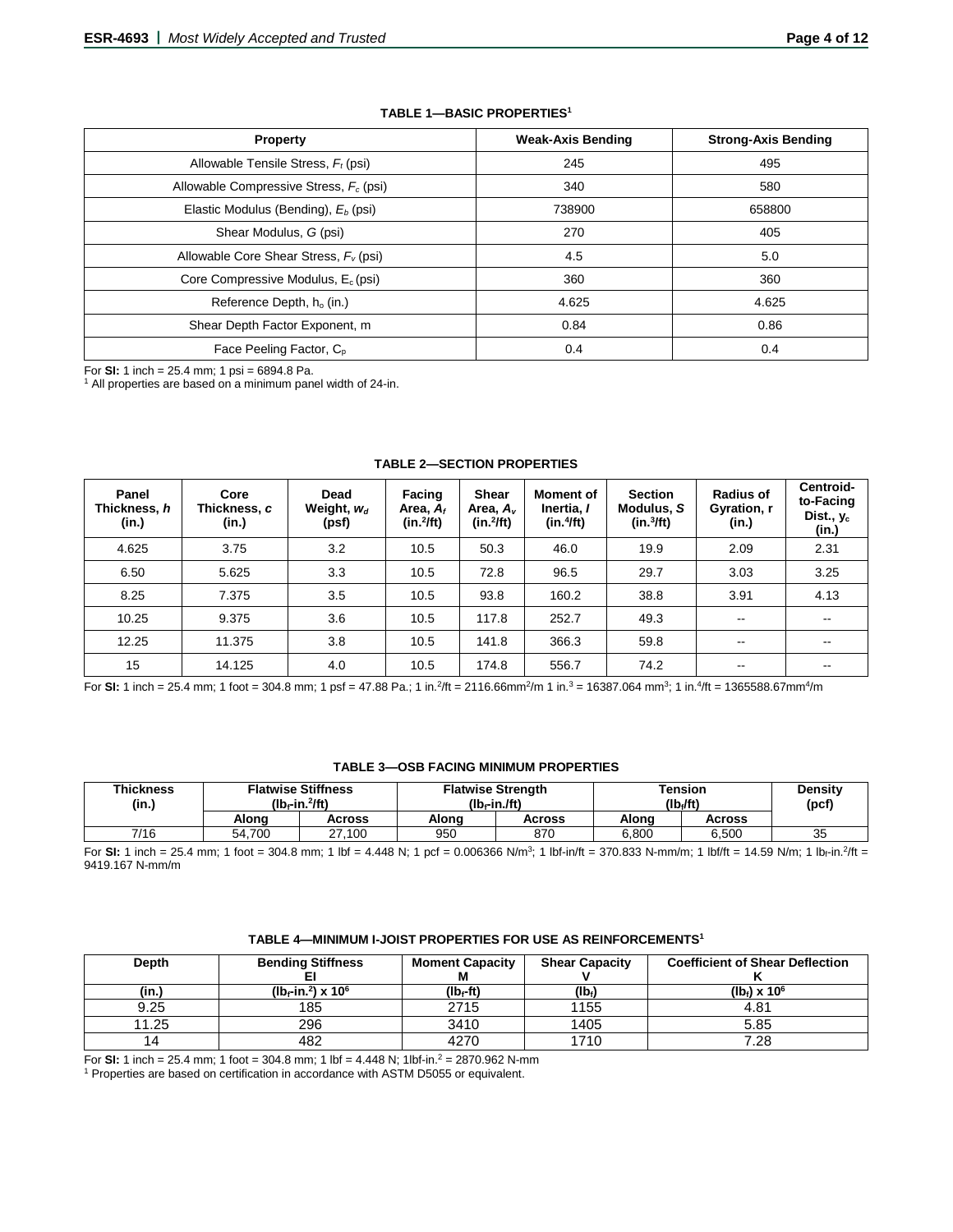|             |                               | <b>PANEL THICKNESS</b><br>(inch) |                          |       |                               |                          |       |                               |                          |  |  |  |  |  |
|-------------|-------------------------------|----------------------------------|--------------------------|-------|-------------------------------|--------------------------|-------|-------------------------------|--------------------------|--|--|--|--|--|
| Panel       |                               | $4^{5}/_{8}$                     |                          |       | $6^{1}/_{2}$                  |                          |       | $8^{1}/_{4}$                  |                          |  |  |  |  |  |
| Length (ft) | Deflection Limit <sup>2</sup> |                                  |                          |       | Deflection Limit <sup>2</sup> |                          |       | Deflection Limit <sup>2</sup> |                          |  |  |  |  |  |
|             | L/180                         | L/240                            | L/360                    | L/180 | L/240                         | L/360                    | L/180 | L/240                         | L/360                    |  |  |  |  |  |
| $8$ WAB $3$ | 50                            | 40                               | 27                       | 73    | 64                            | 43                       | 80    | 80                            | 58                       |  |  |  |  |  |
| 8           | 68                            | 51                               | 34                       | 82    | 82                            | 56                       | 90    | 90                            | 78                       |  |  |  |  |  |
| 10          | 45                            | 33                               | 22                       | 63    | 57                            | 38                       | 68    | 68                            | 54                       |  |  |  |  |  |
| 12          | 30                            | 23                               | 15                       | 51    | 40                            | 27                       | 55    | 55                            | 39                       |  |  |  |  |  |
| 14          | 21                            | 16                               | $\overline{\phantom{m}}$ | 39    | 29                            | 19                       | 46    | 43                            | 29                       |  |  |  |  |  |
| 16          | --                            | $- -$                            | --                       | 29    | 22                            | 14                       | 40    | 33                            | 22                       |  |  |  |  |  |
| 18          | $\sim$                        | $\overline{\phantom{m}}$         | $\sim$ $\sim$            | 22    | 16                            | $- -$                    | 34    | 25                            | 17                       |  |  |  |  |  |
| 20          | $-$                           | $\overline{\phantom{a}}$         | $\sim$ $\sim$            | $- -$ | $\sim$ $\sim$                 | $- -$                    | 26    | 20                            | 13                       |  |  |  |  |  |
| $22 \,$     | --                            | $\overline{\phantom{a}}$         | $\overline{\phantom{m}}$ | --    | --                            | $\overline{\phantom{m}}$ | 21    | 15                            | $\overline{\phantom{a}}$ |  |  |  |  |  |
| 24          | $- -$                         | --                               | $\sim$ $\sim$            | --    | $- -$                         | $\sim$ $\sim$            | 17    | 12                            | $\overline{\phantom{m}}$ |  |  |  |  |  |

#### **TABLE 5—ALLOWABLE ROOF UNIFORM TRANSVERSE LOADS, BLOCKED BEARING, SHORT DURATION (PSF) 1, 4**

For **SI:** 1 inch = 25.4 mm; 1 foot = 304.8 mm; 1 psf = 47.88 Pa.

*See Table 6 for notes.*

|                     |       | <b>PANEL THICKNESS</b><br>(inch) |       |       |                               |       |       |                               |       |  |  |  |  |  |
|---------------------|-------|----------------------------------|-------|-------|-------------------------------|-------|-------|-------------------------------|-------|--|--|--|--|--|
| <b>Panel Length</b> |       | $10^{1}/_{4}$                    |       |       | $12^{1}/_{4}$                 |       |       | 15                            |       |  |  |  |  |  |
| (f <sup>t</sup> )   |       | Deflection Limit <sup>2</sup>    |       |       | Deflection Limit <sup>2</sup> |       |       | Deflection Limit <sup>2</sup> |       |  |  |  |  |  |
|                     | L/180 | L/240                            | L/360 | L/180 | L/240                         | L/360 | L/180 | L/240                         | L/360 |  |  |  |  |  |
| $8$ WAB $3$         | 88    | 88                               | 75    | 93    | 96                            | 96    | 108   | 108                           | 108   |  |  |  |  |  |
| 8                   | 98    | 98                               | 98    | 107   | 107                           | 107   | 121   | 121                           | 121   |  |  |  |  |  |
| 10                  | 73    | 73                               | 73    | 79    | 79                            | 79    | 87    | 87                            | 87    |  |  |  |  |  |
| 12                  | 59    | 59                               | 54    | 63    | 63                            | 63    | 68    | 68                            | 68    |  |  |  |  |  |
| 14                  | 49    | 49                               | 41    | 52    | 52                            | 52    | 56    | 56                            | 56    |  |  |  |  |  |
| 16                  | 42    | 42                               | 31    | 44    | 44                            | 41    | 47    | 47                            | 47    |  |  |  |  |  |
| 18                  | 37    | 36                               | 24    | 39    | 39                            | 32    | 41    | 41                            | 41    |  |  |  |  |  |
| 20                  | 32    | 29                               | 19    | 34    | 34                            | 26    | 36    | 36                            | 36    |  |  |  |  |  |
| 22                  | 29    | 23                               | 15    | 31    | 31                            | 21    | 33    | 33                            | 29    |  |  |  |  |  |
| 24                  | 25    | 19                               | 12    | 28    | 26                            | 17    | 29    | 29                            | 24    |  |  |  |  |  |

#### **TABLE 6—ALLOWABLE ROOF UNIFORM TRANSVERSE LOADS, BLOCKED BEARING, SHORT DURATION (PSF) 1, 4**

For **SI:** 1 inch = 25.4 mm; 1 foot = 304.8 mm; 1 psf = 47.88 Pa.

<sup>1</sup> Table values assume a simply supported panel with  $1\frac{1}{2}$  in. of continuous bearing on facing at supports (C<sub>p</sub> = 1.0) with solid wood plates at bearing locations. Values do not include the dead weight of the panel.

<sup>2</sup> Deflection limit shall be selected by building designer based on the serviceability requirements of the structure and the requirements of adopted building code. Values are based on loads of short duration only and do not consider the effects of creep.

<sup>3</sup> Tabulated values are based on the strong-axis of the facing material oriented parallel to the direction of panel bending. WAB indicates weak-axis bending of the facing material; the strong-axis of the facing material is oriented perpendicular to the direction of panel bending.

<sup>4</sup> Permanent loads, such as dead load, shall not exceed 0.50 times the tabulated load.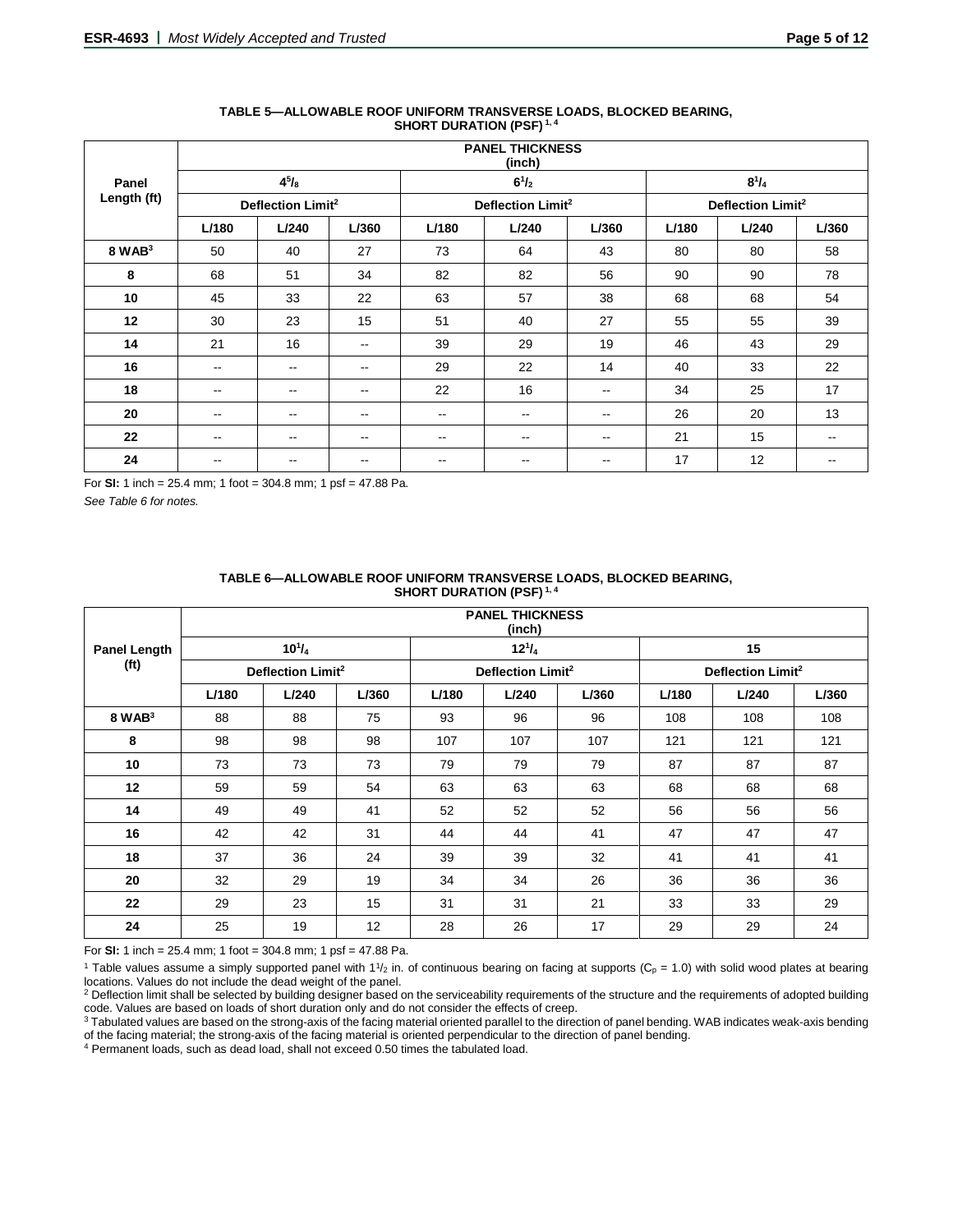|             | <b>PANEL THICKNESS</b><br>(inch) |                          |               |               |                               |            |       |                               |       |  |  |  |
|-------------|----------------------------------|--------------------------|---------------|---------------|-------------------------------|------------|-------|-------------------------------|-------|--|--|--|
| Panel       |                                  | $4^{5}/_{8}$             |               |               | $6^{1}_{2}$                   |            |       | $8^{1}/_{4}$                  |       |  |  |  |
| Length (ft) | Deflection Limit <sup>2</sup>    |                          |               |               | Deflection Limit <sup>2</sup> |            |       | Deflection Limit <sup>2</sup> |       |  |  |  |
|             | L/180                            | L/240                    | L/360         | L/180         | L/240                         | L/360      | L/180 | L/240                         | L/360 |  |  |  |
| $8$ WAB $3$ | 22                               | 22                       | 22            | 24            | 24                            | 24         | 25    | 25                            | 25    |  |  |  |
| 8           | 25                               | 25                       | 25            | 27            | 27                            | 27         | 28    | 28                            | 28    |  |  |  |
| 10          | 20                               | 20                       | 20            | 21            | 21                            | 21         | 23    | 23                            | 23    |  |  |  |
| 12          | 16                               | 16                       | 15            | 18            | 18                            | 18         | 19    | 19                            | 19    |  |  |  |
| 14          | 14                               | 14                       | $\sim$ $\sim$ | 15            | 15                            | 15         | 16    | 16                            | 16    |  |  |  |
| 16          | $\sim$ $\sim$                    | --                       | $\sim$        | 13            | 13                            | 13         | 14    | 14                            | 14    |  |  |  |
| 18          | $\sim$ $\sim$                    | $- -$                    | $\sim$ $\sim$ | 12            | 12                            | 11         | 12    | 12                            | 12    |  |  |  |
| 20          | $\sim$ $\sim$                    | $\overline{\phantom{m}}$ | $\sim$ $\sim$ | $\sim$ $\sim$ | $- -$                         | $\sim$ $-$ | 11    | 11                            | 11    |  |  |  |

# **TABLE 7—ALLOWABLE WALL UNIFORM TRANSVERSE LOADS (PSF) 1, 4**

For **SI:** 1 inch = 25.4 mm; 1 foot = 304.8 mm; 1 psf = 47.88 Pa.

<sup>1</sup> Table values represent wall panel capacities (4<sup>5</sup>/8-in., 6<sup>1</sup>/2-in. and 8<sup>1</sup>/4-in. thickness panels only) utilizing a zero bearing configuration (Figure 2). Allowable

loads are determined based on C<sub>p</sub> reported in Table 1.<br><sup>2</sup> Deflection limit shall be selected by building designer based on the serviceability requirements of the structure and the requirements of adopted building code. Values are based on loads of short duration only and do not consider the effects of creep.

<sup>3</sup> Tabulated values are based on the strong-axis of the facing material oriented parallel to the direction of panel bending. WAB indicates weak-axis bending of the facing material; the strong-axis of the facing material is oriented perpendicular to the direction of panel bending.

<sup>4</sup> Permanent loads, such as dead load, shall not exceed 0.50 times the tabulated load.

# **TABLE 8—ALLOWABLE UNIFORM TRANSVERSE LOADS WITH I-JOIST REINFORCEMENTS (PSF) 1, 3, 4**

|       |                                              | <b>PANEL THICKNESS</b><br>(inch) |       |       |                                  |       |       |                               |       |  |  |  |  |  |
|-------|----------------------------------------------|----------------------------------|-------|-------|----------------------------------|-------|-------|-------------------------------|-------|--|--|--|--|--|
| Panel |                                              | $10^{1}/_{4}$ -in. SIP thickness |       |       | $12^{1}/_{4}$ -in. SIP thickness |       |       | 15-in. SIP thickness          |       |  |  |  |  |  |
|       | Length (ft)<br>Deflection Limit <sup>2</sup> |                                  |       |       | Deflection Limit <sup>2</sup>    |       |       | Deflection Limit <sup>2</sup> |       |  |  |  |  |  |
|       | L/180                                        | L/240                            | L/360 | L/180 | L/240                            | L/360 | L/180 | L/240                         | L/360 |  |  |  |  |  |
| 8     | 115                                          | 115                              | 115   | 124   | 124                              | 124   | 123   | 123                           | 123   |  |  |  |  |  |
| 10    | 92                                           | 92                               | 92    | 99    | 99                               | 99    | 98    | 98                            | 98    |  |  |  |  |  |
| 12    | 76                                           | 76                               | 76    | 82    | 82                               | 82    | 82    | 82                            | 82    |  |  |  |  |  |
| 14    | 65                                           | 65                               | 65    | 71    | 71                               | 71    | 70    | 70                            | 70    |  |  |  |  |  |
| 16    | 57                                           | 57                               | 57    | 62    | 62                               | 62    | 61    | 61                            | 61    |  |  |  |  |  |
| 18    | 51                                           | 51                               | 44    | 55    | 55                               | 55    | 54    | 54                            | 54    |  |  |  |  |  |
| 20    | 46                                           | 46                               | 33    | 49    | 49                               | 48    | 48    | 48                            | 48    |  |  |  |  |  |
| 22    | 41                                           | 38                               | 25    | 45    | 45                               | 37    | 44    | 44                            | 44    |  |  |  |  |  |
| 24    | 36                                           | 30                               | 20    | 41    | 41                               | 29    | 41    | 41                            | 41    |  |  |  |  |  |

For **SI:** 1 inch = 25.4 mm; 1 foot = 304.8 mm; 1 psf = 47.88 Pa.

 $1$  Values assume a simply supported panel with  $11/2$  in. of continuous bearing on facing at supports. Values do not include the dead weight of the panel. <sup>2</sup> Deflection limit shall be selected by building designer based on the serviceability requirements of the structure and the requirements of adopted building code. Values are based on loads of short duration only and do not consider the effects of creep.

<sup>3</sup> Tabulated values are based on the strong-axis of the facing material oriented parallel to the direction of panel bending.

<sup>4</sup> Permanent loads, such as dead load, shall not exceed 0.50 times the tabulated load.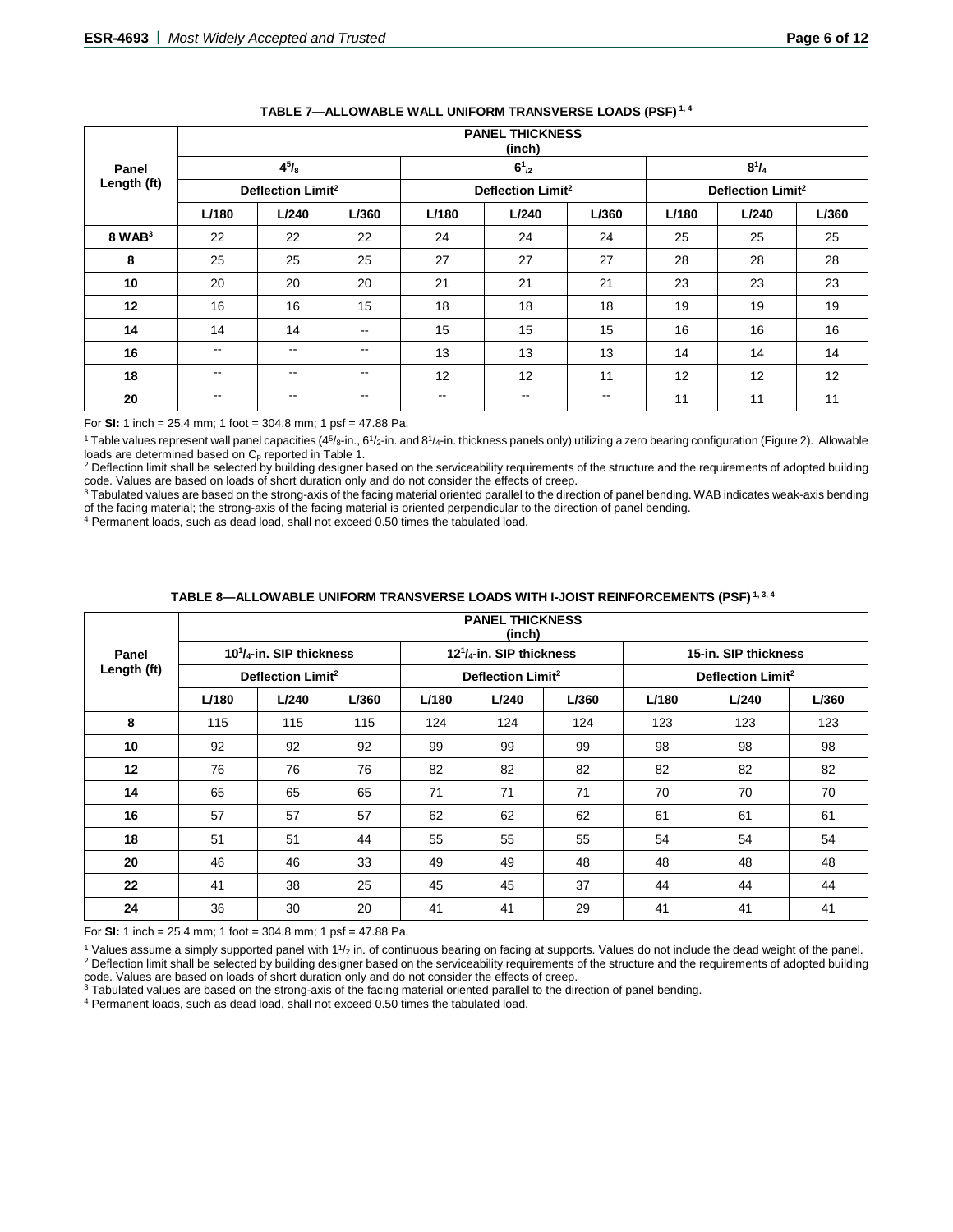| <b>Lateral Brace Spacing</b> | <b>PANEL THICKNESS</b><br>(inch) |              |              |  |  |  |  |  |
|------------------------------|----------------------------------|--------------|--------------|--|--|--|--|--|
| (f <sup>t</sup> )            | $4^{5}/_{8}$                     | $6^{1}/_{2}$ | $8^{1}/_{4}$ |  |  |  |  |  |
| 8 WAB <sup>5</sup>           | 2320                             | 2470         | 2530         |  |  |  |  |  |
| 8                            | 3630                             | 4070         | 4240         |  |  |  |  |  |
| 10                           | 3260                             | 3890         | 4130         |  |  |  |  |  |
| 12                           | 2810                             | 3660         | 4000         |  |  |  |  |  |
| 14                           | $\sim$                           | 3390         | 3830         |  |  |  |  |  |
| 16                           | $\sim$                           | 3090         | 3640         |  |  |  |  |  |
| 18                           | $\sim$                           | 2790         | 3430         |  |  |  |  |  |
| 20                           | $\sim$                           | $- -$        | 3190         |  |  |  |  |  |

# **TABLE 9—ALLOWABLE AXIAL LOADS (PLF) 1,2,3,4**

For **SI:** 1 inch = 25.4 mm; 1 foot = 304.8 mm; 1 PLF = 14.59 N/m.

1 Permanent loads, such as dead load, shall not exceed 0.50 times the tabulated load.

<sup>2</sup> All values are for normal duration and may not be increased for other durations.

<sup>3</sup> Axial loads shall be applied concentrically to the top of the panel through repetitive members spaced not more than 24-in. on center. Such members shall be fastened to a rim board or similar member to distribute along the top of the SIP.

<sup>4</sup> The ends of both facings must bear on the supporting foundation or structure to achieve the tabulated axial loads.

<sup>5</sup> Tabulated values are based on the strong-axis of the facing material oriented parallel to the direction of panel bending. WAB indicates weak-axis bending of the facing material; the strong-axis of the facing material is oriented perpendicular to the direction of panel bending.

|                     |               | <b>PANEL THICKNESS</b><br>(inch) |               |                |                               |                |       |                               |       |  |  |  |  |
|---------------------|---------------|----------------------------------|---------------|----------------|-------------------------------|----------------|-------|-------------------------------|-------|--|--|--|--|
| <b>Panel Length</b> |               | $4^{5}/_{8}$                     |               |                | $6^{1}/_{2}$                  |                |       | $8^{1}/_{4}$                  |       |  |  |  |  |
| (f <sup>t</sup> )   |               | Deflection Limit <sup>2</sup>    |               |                | Deflection Limit <sup>2</sup> |                |       | Deflection Limit <sup>2</sup> |       |  |  |  |  |
|                     | L/180         | L/240                            | L/360         | L/180          | L/240                         | L/360          | L/180 | L/240                         | L/360 |  |  |  |  |
| $8$ WAB $3$         | 23            | 17                               | 11            | 42             | 31                            | 21             | 62    | 47                            | 31    |  |  |  |  |
| 8                   | 31            | 23                               | 15            | 57             | 43                            | 28             | 75    | 65                            | 43    |  |  |  |  |
| 10                  | 17            | 13                               | 8             | 33             | 25                            | 16             | 48    | 39                            | 26    |  |  |  |  |
| 12                  | 10            | 8                                | 5             | 21             | 16                            | 10             | 33    | 25                            | 16    |  |  |  |  |
| 14                  | 7             | 5                                | $\sim$ $\sim$ | 14             | 10                            | $\overline{7}$ | 22    | 16                            | 11    |  |  |  |  |
| 16                  | $- -$         | $\sim$ $\sim$                    | $\sim$ $\sim$ | 9              | $\overline{7}$                | $- -$          | 15    | 11                            | 7     |  |  |  |  |
| 18                  | $\sim$ $\sim$ | $\sim$ $\sim$                    | $\sim$ $\sim$ | $\overline{7}$ | 5                             | $\sim$ $\sim$  | 11    | 8                             | 5     |  |  |  |  |
| 20                  | --            |                                  | --            | --             |                               | --             | 8     | 6                             |       |  |  |  |  |

#### **TABLE 10—ALLOWABLE UNIFORM TRANSVERSE LOADS FOR SIPS WITH OPENINGS, 36-IN. MAXIMUM SPAN (PSF) 1,4,5,6**

For **SI:** 1 inch = 25.4 mm; 1 foot = 304.8 mm; 1 psf = 47.88 Pa.

*See Table 11 for notes.*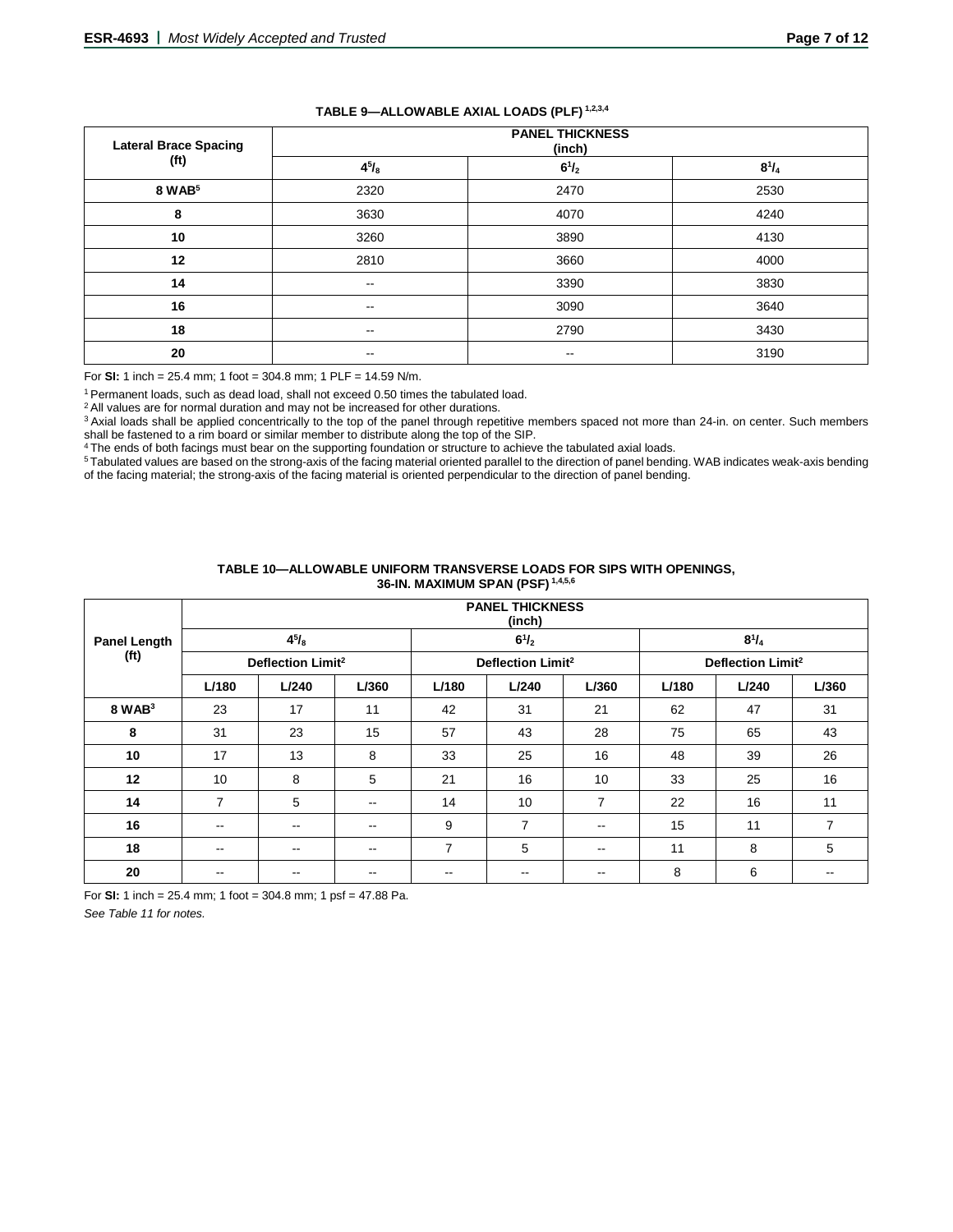|                     |                               | <b>PANEL THICKNESS</b><br>(inch) |               |                          |                               |                |       |                               |       |  |  |  |  |  |
|---------------------|-------------------------------|----------------------------------|---------------|--------------------------|-------------------------------|----------------|-------|-------------------------------|-------|--|--|--|--|--|
| <b>Panel Length</b> |                               | $4^{5}/_{8}$                     |               |                          | $6^{1}/_{2}$                  |                |       | $8^{1}/_{4}$                  |       |  |  |  |  |  |
| (ft)                | Deflection Limit <sup>2</sup> |                                  |               |                          | Deflection Limit <sup>2</sup> |                |       | Deflection Limit <sup>2</sup> |       |  |  |  |  |  |
|                     | L/180                         | L/240                            | L/360         | L/180                    | L/240                         | L/360          | L/180 | L/240                         | L/360 |  |  |  |  |  |
| $8$ WAB $3$         | 16                            | 12                               | 8             | 29                       | 23                            | 15             | 39    | 36                            | 24    |  |  |  |  |  |
| 8                   | 23                            | 17                               | 11            | 37                       | 33                            | 22             | 49    | 49                            | 34    |  |  |  |  |  |
| 10                  | 12                            | 9                                | 6             | 24                       | 19                            | 12             | 31    | 29                            | 19    |  |  |  |  |  |
| 12                  | 7                             | 5                                | $\sim$ $\sim$ | 15                       | 11                            | $\overline{7}$ | 21    | 18                            | 12    |  |  |  |  |  |
| 14                  | 5                             | $\overline{\phantom{m}}$         | $\sim$ $\sim$ | 10                       | $\overline{7}$                | 5              | 16    | 12                            | 8     |  |  |  |  |  |
| 16                  | $\overline{\phantom{a}}$      | $\overline{\phantom{m}}$         | $\sim$ $\sim$ | $\overline{7}$           | 5                             | $-$            | 11    | 8                             | 5     |  |  |  |  |  |
| 18                  | $\overline{\phantom{a}}$      | $\sim$ $\sim$                    | $\sim$ $\sim$ | 5                        | $\qquad \qquad -$             | $\sim$ $\sim$  | 8     | 6                             | --    |  |  |  |  |  |
| 20                  | --                            | $- -$                            | $- -$         | $\overline{\phantom{m}}$ | --                            | $\sim$ $\sim$  | 6     | $\overline{\phantom{m}}$      | --    |  |  |  |  |  |

#### **TABLE 11—ALLOWABLE UNIFORM TRANSVERSE LOADS FOR SIPS WITH OPENINGS, 72-INCH MAXIMUM SPAN (PSF) 1,4,5,6**

For **SI:** 1 inch = 25.4 mm; 1 foot = 304.8 mm; 1 psf = 47.88 Pa.

<sup>1</sup> Table values represent wall panel capacities utilizing a zero bearing configuration (Figure 2). Construction shall be as described in Section 4.1.7 of this report.

<sup>2</sup> Deflection limit shall be selected by building designer based on the serviceability requirements of the structure and the requirements of adopted building code. Values are based on loads of short duration only and do not consider the effects of creep.

<sup>3</sup> Tabulated values are based on the strong-axis of the facing material oriented parallel to the direction of panel bending. WAB indicates weak-axis bending of the facing material; the strong-axis of the facing material is oriented perpendicular to the direction of panel bending.

 $4$  Permanent loads, such as dead load, shall not exceed 0.50 times the tabulated load.<br> $5$  Tabulated values assume header depths ranging from 12-in. to 36-in.

 $6$  SIP splines are not permitted within 6-in. of the end of the header and are not permitted within the header.

# **TABLE 12—ALLOWABLE AXIAL LOADS FOR SIPS WITH OPENINGS, 36-IN. MAXIMUM SPAN (PLF) 1,2,3,4,6,7**

| <b>Lateral Brace Spacing</b><br>(f <sup>t</sup> ) | <b>Panel Thickness</b><br>(inch) |              |              |  |
|---------------------------------------------------|----------------------------------|--------------|--------------|--|
|                                                   | $4^{5}/_{8}$                     | $6^{1}/_{2}$ | $8^{1}/_{4}$ |  |
| 8 WAB <sup>5</sup>                                | 770                              | 820          | 840          |  |
| 8                                                 | 1210                             | 1355         | 1410         |  |
| 10                                                | 1085                             | 1295         | 1375         |  |
| 12                                                | 935                              | 1220         | 1330         |  |
| 14                                                | $\sim$ $\sim$                    | 1130         | 1275         |  |
| 16                                                | $\sim$ $\sim$                    | 1030         | 1210         |  |
| 18                                                | $\sim$ $\sim$                    | 930          | 1140         |  |
| 20                                                | $\sim$ $\sim$                    | $- -$        | 1060         |  |

For **SI:** 1 inch = 25.4 mm; 1 foot = 304.8 mm; ; 1 plf = 14.59 N/m.

*See Table 13 for notes.*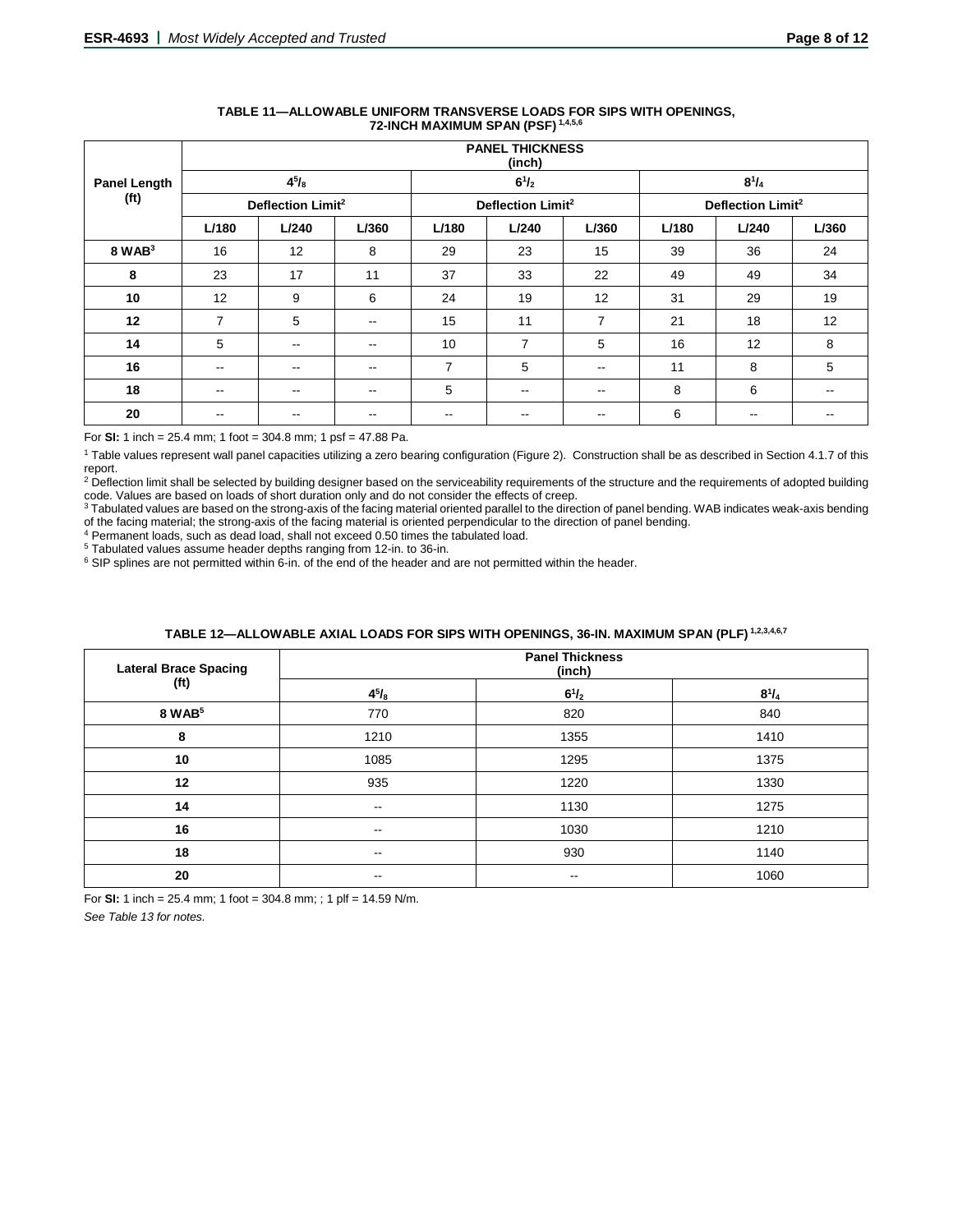# **TABLE 13—ALLOWABLE AXIAL LOADS FOR SIPS WITH OPENINGS, 72-IN. MAXIMUM SPAN (PLF) 1,2,3,4,6,7**

| <b>Lateral Brace Spacing</b><br>(f <sup>t</sup> ) | <b>Panel Thickness</b><br>(inch) |               |              |
|---------------------------------------------------|----------------------------------|---------------|--------------|
|                                                   | $4^{5/8}$                        | $6^{1}/_{2}$  | $8^{1}/_{4}$ |
| 8 WAB <sup>5</sup>                                | 460                              | 490           | 505          |
| 8                                                 | 725                              | 810           | 845          |
| 10                                                | 650                              | 775           | 825          |
| 12                                                | 560                              | 730           | 800          |
| 14                                                | $\sim$                           | 675           | 765          |
| 16                                                | $\sim$ $\sim$                    | 615           | 725          |
| 18                                                | $\sim$ $\sim$                    | 555           | 685          |
| 20                                                | --                               | $\sim$ $\sim$ | 635          |

For **SI:** 1 inch = 25.4 mm; 1 foot = 304.8 mm; 1 plf = 14.59 N/m.

1 Permanent loads, such as dead load, shall not exceed 0.50 times the tabulated load.

<sup>2</sup> All values are for normal duration and may not be increased for other durations.

<sup>3</sup> Axial loads shall be applied concentrically to the top of the panel through repetitive members spaced not more than 24-in. on center. Such members shall be fastened to a rim board or similar member to distribute along the top of the SIP.

4 The ends of both facings must bear on the supporting foundation or structure to achieve the tabulated axial loads.

5 Tabulated values are based on the strong-axis of the facing material oriented parallel to the direction of panel bending. WAB indicates weak-axis bending of the facing material; the strong-axis of the facing material is oriented perpendicular to the direction of panel bending.<br><sup>6</sup> Tabulated values assume header depths ranging from 12-in. to 36-in.

 $\frac{7}{1}$  SIP splines are not permitted within 6-in. of the end of the header and are not permitted within the header.

#### **TABLE 14—ALLOWABLE IN-PLANE SHEAR STRENGTH (POUNDS PER FOOT) FOR SIP SHEAR WALLS (WIND AND SEISMIC LOADS IN SEISMIC DESIGN CATEGORIES A, B AND C) 1, 2**

|                                    | <b>Minimum</b><br><b>Nominal</b> | Minimum Facing Connections <sup>2,4</sup>            |                                                      |                                                      |                        |
|------------------------------------|----------------------------------|------------------------------------------------------|------------------------------------------------------|------------------------------------------------------|------------------------|
| <b>Spline</b><br>Type <sup>3</sup> | <b>SIP</b><br>Thickness<br>(in.) | Chord <sup>2</sup>                                   | Plate <sup>2</sup>                                   | Spline <sup>3</sup>                                  | Shear<br>Strength(plf) |
| Block or                           | $4^{5}/_{8}$                     | 0.131-in. x $2^{1/2}$ -in. nails,<br>6-in. on center | 0.131-in. x $2^{1/2}$ -in. nails.<br>6-in. on center | 0.131-in. x $2^{1/2}$ -in. nails.<br>6-in. on center | 380                    |
| Surface Spline                     | $8^{1}/_{4}$                     | 0.131-in. x $2^{1/2}$ -in. nails,<br>6-in. on center | 0.131-in. x $2^{1/2}$ -in. nails,<br>6-in. on center | 0.131-in. x $2^{1/2}$ -in. nails,<br>6-in. on center | 400                    |

For **SI:** 1 inch = 25.4 mm; 1 foot = 304.8 mm; 1 psf = 47.88 Pa.; 1 plf = 14.59 N/m.

<sup>1</sup> Maximum shear wall dimensions ratio shall not exceed 2:1 (height: width) for resisting wind or seismic loads.

<sup>2</sup> Chords, hold downs and connections to other structural elements must be designed by a registered design professional in accordance with accepted engineering practice.

<sup>3</sup> Spline type at interior panel-to-panel joints only. Solid chord members are required at each end of each shear wall segment.

<sup>4</sup> Required connections must be made on each side of the panel. Dimensional or engineered lumber shall have an equivalent specific gravity of 0.42 or greater.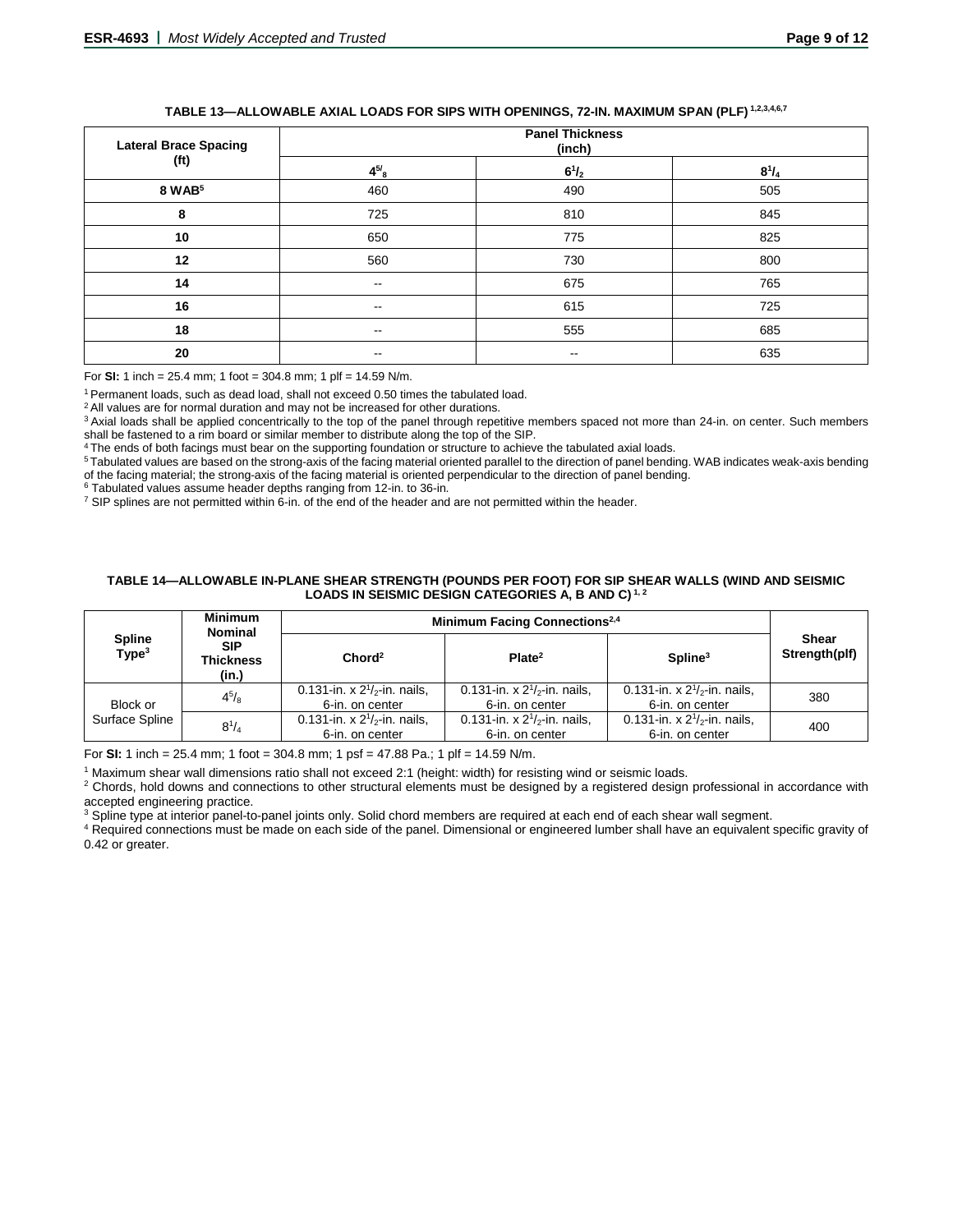| <b>Minimum</b>                                  | <b>Minimum Connections</b>                                                                                                                                 |                                                                                                                                                            |                                                                                                | <b>Shear</b>             |                      |
|-------------------------------------------------|------------------------------------------------------------------------------------------------------------------------------------------------------------|------------------------------------------------------------------------------------------------------------------------------------------------------------|------------------------------------------------------------------------------------------------|--------------------------|----------------------|
| <b>Nominal SIP</b><br><b>Thickness</b><br>(in.) | Surface Spline <sup>1</sup><br>(Figure 3b)                                                                                                                 | <b>Boundary</b><br><b>Support Element</b><br>(Figure 3c)                                                                                                   | <b>Interior</b><br>Support Spline <sup>2,3</sup><br>(Figure 3a)                                | <b>Strength</b><br>(plf) | Max. Aspect<br>Ratio |
| $8 - 1/4$                                       | 0.131-in. x $2^{1}/2$ -in. nails,<br>6-in, on center<br>$\frac{7}{16}$ -in. x 3-in.<br><b>OSB Surface Spline</b>                                           | 10-in. length, 0.190-in.<br>shank diameter, 0.255-in.<br>thread o.d., 2.750-in.<br>thread length, 0.625-in.<br>head diameter SIP screw,<br>6-in. on center | 0.131-in. x $2^{1}/2$ -in. nails,<br>6-in. on center                                           | 265                      | 3:1                  |
|                                                 | 0.131-in. x $2^{1}/2$ -in. nails,<br>4-in, on center<br>$\frac{7}{16}$ -in. x 3-in.<br><b>OSB Surface Spline</b>                                           | 10-in. length, 0.190-in.<br>shank diameter, 0.255-in.<br>thread o.d., 2.750-in.<br>thread length, 0.625-in.<br>head diameter SIP screw,<br>4-in, on center | 0.131-in. x $2^{1}/2$ -in. nails,<br>4-in, on center                                           | 330                      | 3:1                  |
|                                                 | 0.131-in. x $2^{1/2}$ -in. nails,<br>2-in. on center, two rows<br>staggered $\frac{3}{8}$ -in.<br>$\frac{7}{16}$ -in. x 3-in.<br><b>OSB Surface Spline</b> | 10-in. length, 0.190-in.<br>shank diameter, 0.255-in.<br>thread o.d., 2.750-in.<br>thread length, 0.625-in.<br>head diameter SIP screw,<br>3-in, on center | 0.131-in. x $2^{1/2}$ -in. nails.<br>2-in. on center, two rows<br>staggered $\frac{3}{8}$ -in. | 575                      | 3:1                  |

## **TABLE 15—ALLOWABLE IN-PLANE SHEAR STRENGTH FOR HORIZONTAL DIAPHRAGMS SUBJECTED TO WIND OR SEISMIC LOADING**

For **SI:** 1 inch = 25.4 mm, 1 PLF = 14.59 N/m

1 Surface or block spline only at interior panel-to-panel joints. Specified fasteners are required on both sides of panel joint through the top surface only, as shown in Figure 3b.

<sup>2</sup>Interior support spline shall be solid lumber 1<sup>1</sup>/<sub>2</sub>-inch-wide minimum and have a specific gravity of 0.42 or greater. Specified fasteners are required through both facings as shown in Figure 3c.

3 Attachment of panels to interior supports is the responsibility of the designer and are not included with the shear strength capacities in this table.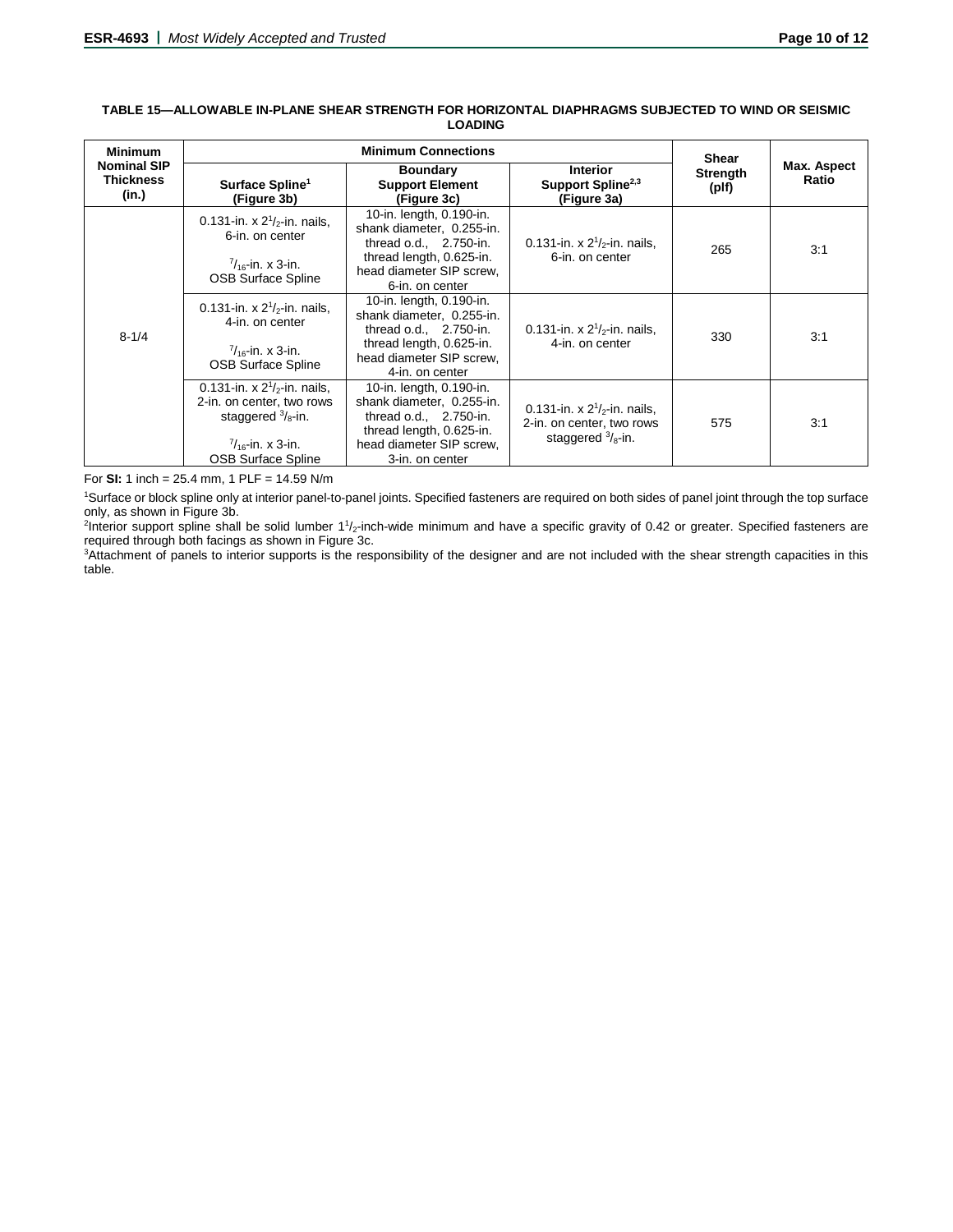| <b>Facing</b>                                                                                                                                | Core                                                                                                                     | <b>Adhesive</b>                                                                                        |
|----------------------------------------------------------------------------------------------------------------------------------------------|--------------------------------------------------------------------------------------------------------------------------|--------------------------------------------------------------------------------------------------------|
| Louisiana-Pacific Corporation<br>Sagola, MI<br>Distributed by:<br>Viking Forest Products, LLC<br>7615 Smetana Lane<br>Eden Prairie, MN 55344 | Atlas Molded Products,<br>A Division of Atlas Roofing Corporation<br>8240 Byron Center Road SW<br>Byron Center, MI 49315 | Ashland, LLC<br>5475 Rings Road<br>Dublin, OH 43017                                                    |
| Norbord, Inc.<br>1 Toronto Street, Suite 600<br>Toronto ON, Canada M5C 2W4                                                                   | Benchmark Foam, Inc.<br>401 Pheasant Ridge Drive<br>Watertown, SD 57201                                                  | <b>DuPont Specialty Products</b><br>200 Larkin Center<br>1501 Larkin Center Drive<br>Midland, MI 48674 |
| Tolko Industries, Ltd.<br>3203 30th Avenue<br>Vernon BC, Canada V1T 6M1                                                                      | Carpenter Foam<br>1021 E Springfield Road<br>High Point, NC 27263                                                        |                                                                                                        |
|                                                                                                                                              | Creative Packaging Company<br>6301 Midland Industrial Drive<br>Shelbyville, KY 40065                                     |                                                                                                        |
|                                                                                                                                              | Insulfoam, a Carlisle Company<br>1507 Sunburst Lane<br>Mead, NE 68041 (I-41)                                             |                                                                                                        |
|                                                                                                                                              | lowa EPS Products, Inc.<br>5554 N.E. 16 <sup>th</sup> Street<br>Des Moines, IA 50313                                     |                                                                                                        |
|                                                                                                                                              | OPCO, Inc.<br>P.O. Box 101<br>Latrobe, PA 15650                                                                          |                                                                                                        |
|                                                                                                                                              | Plymouth Foam<br>1 Southern Gateway Drive<br>Gnadenhutten, OH 44629                                                      |                                                                                                        |
|                                                                                                                                              | Polar Industries, Inc.<br>32 Gramar Avenue<br>Prospect, CT 06712                                                         |                                                                                                        |
|                                                                                                                                              | Powerfoam Insulation<br>Division of Metl-Span LTD.<br>550 Murray Street, Highway 287<br>Midlothian, TX 76065             |                                                                                                        |
|                                                                                                                                              | Thermal Foams, Inc.<br>2101 Kenmore Avenue<br>Buffalo, NY 14207                                                          |                                                                                                        |

## **TABLE 16—COMPONENT MATERIAL SOURCES**